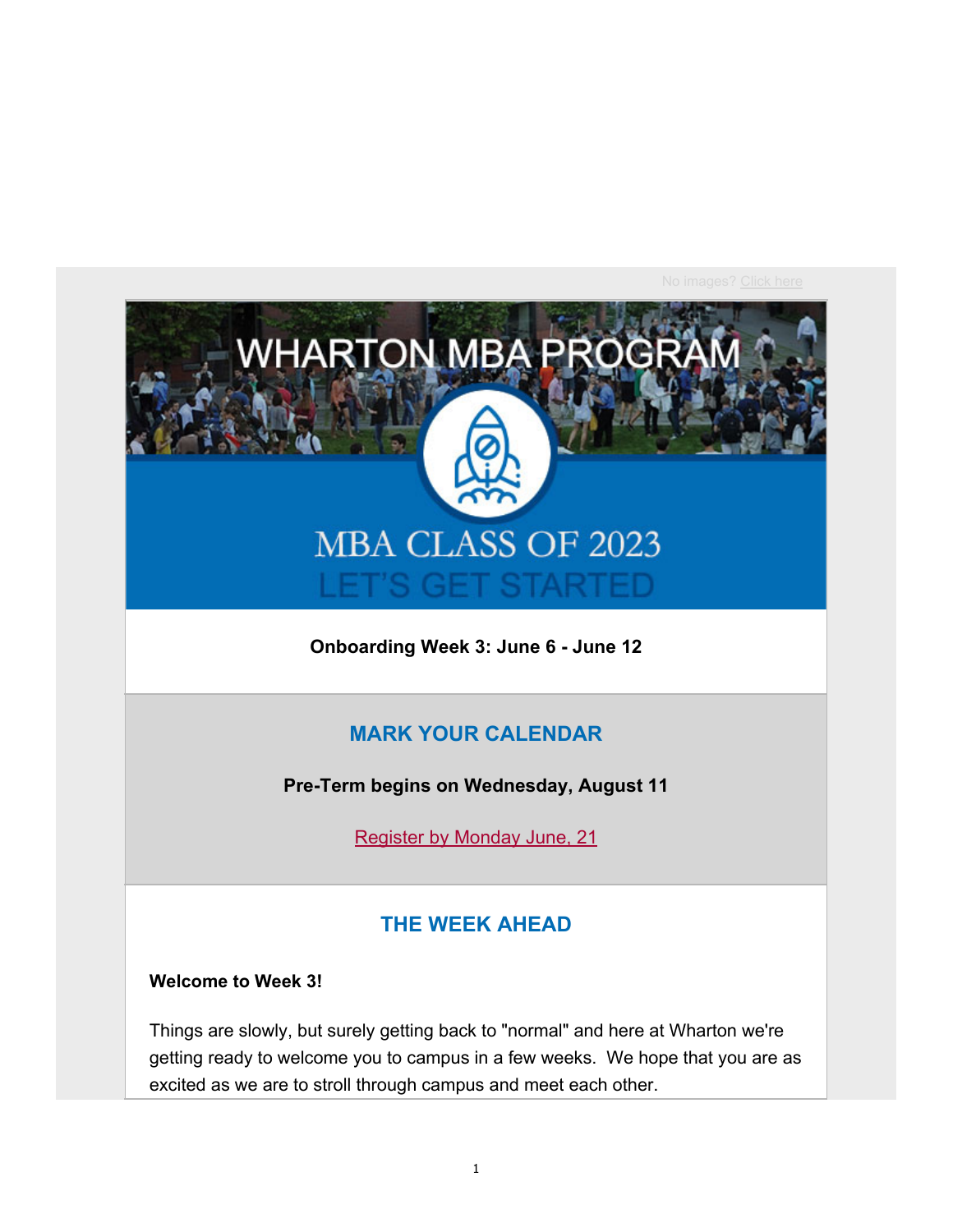Please be sure to look through the various events and reminders listed below. As always, the MBA Class of 2023 website is a great resource for all the things you need to know as you get ready to join us this August.

## **Live Events**

- **Wednesday, June 9, 12:00 PM**: Waivers and Placement Process
- **Friday, June 11, 12:00 PM**: Wharton Communication Program Writing Requirement
- Please be sure to check the "**Live Events Schedule**" for a list of live sessions from the MBA Program taking place in Wharton HQ.

# **Onboarding Videos**

- Onboarding with Blair Mannix
- Welcome to Onboarding with Dean Howie

# **Upcoming Checklist Items**

- **June 21: Pre-Term Registration DUE**\*
	- *\*PennKey and Wharton Account are required to register*
- **June 21: Round 1 Deadline to Submit Credentials** (Core Waiver Assessments)
- **June 25: Complete Career Interests Survey**

# **Other Reminders**

- Please be sure to read the **Pre-Arrival Assessments** and **Core Course Waiver and Placement Options.**
- **Student Health Immunization Compliance** (including COVID-19 Vaccination) is due July 1, 2021. Please visit the Coronavirus - Student FAQs for additional information.

### **KEY RESOURCES**

**Welcome MBA Class of 2023! Onboarding Website**